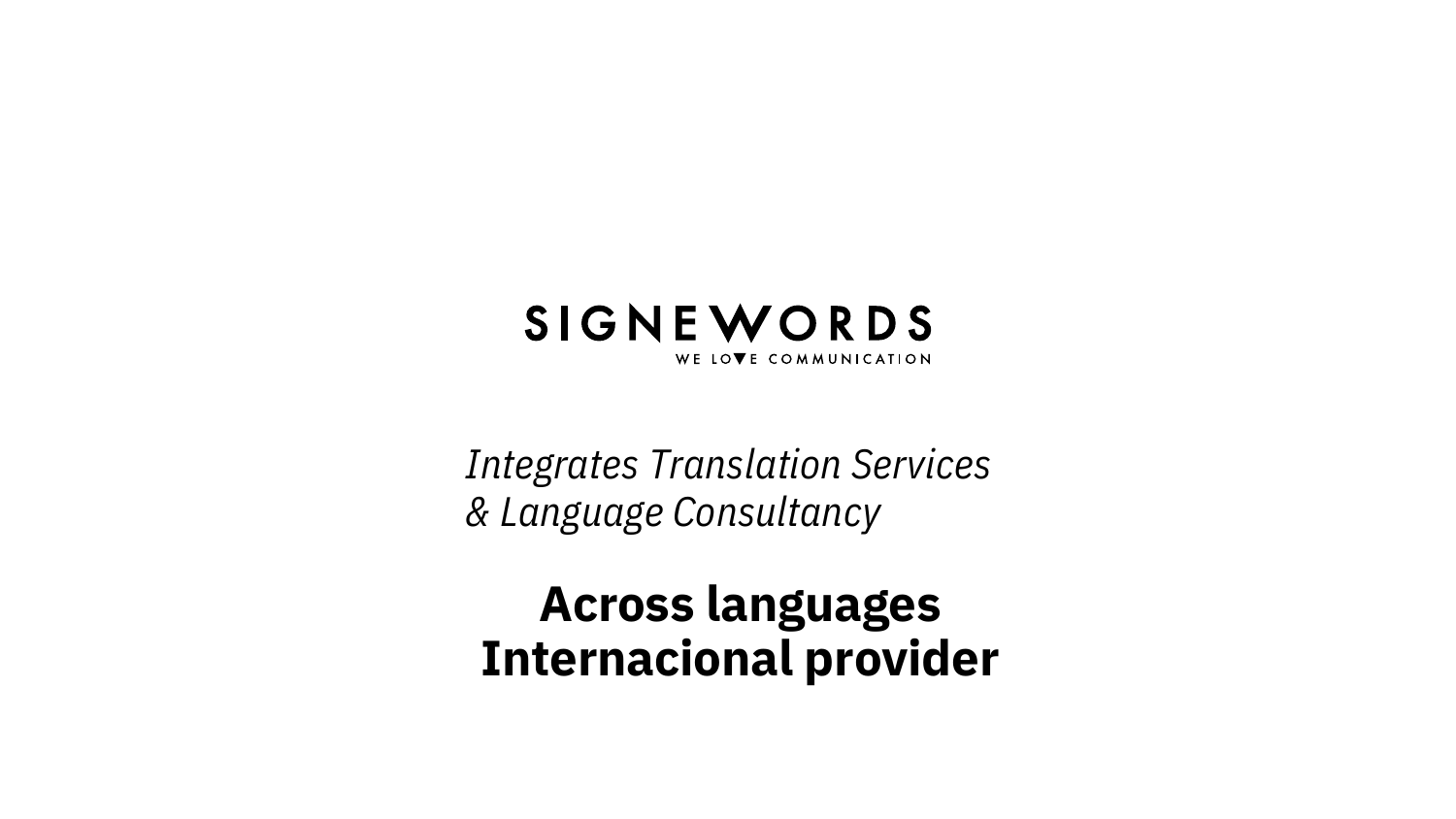







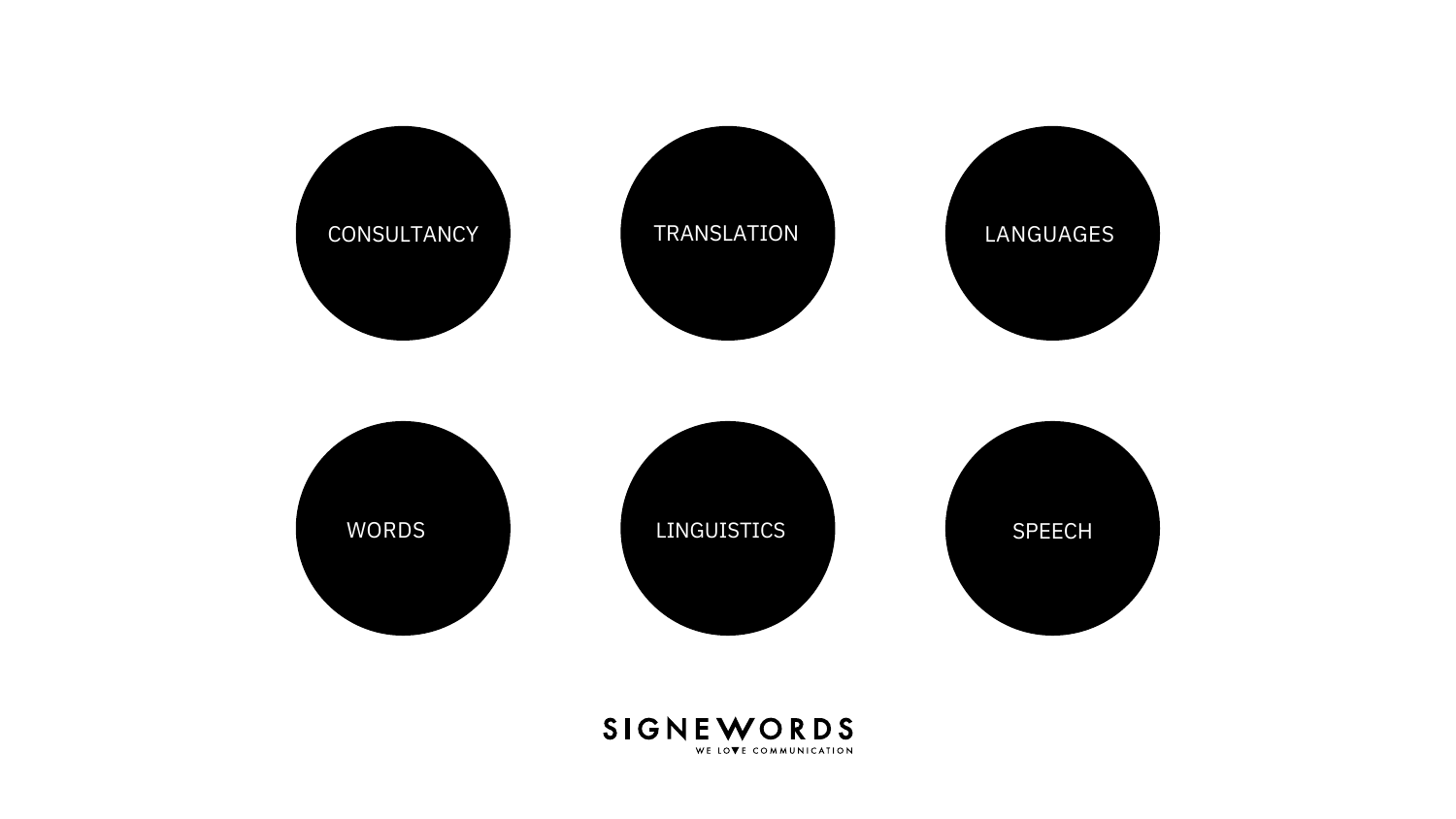



WITH A PROVEN EXPERIENCE TRACK RECORD THROUGHOUT THEIR TRANSLATION CAREER

# NUESTRO EQUIPO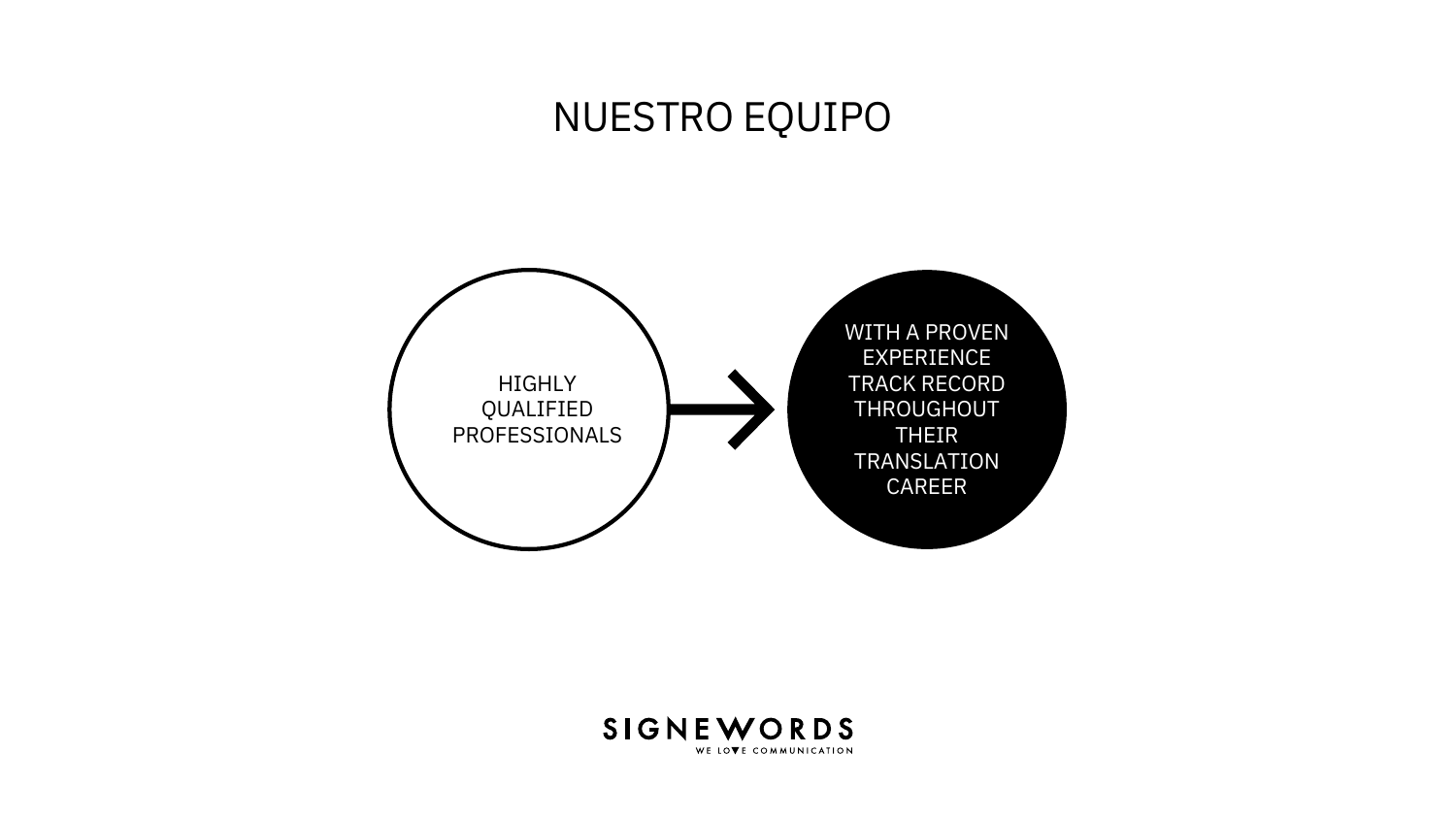WE DO **NOT** WORK WITH TRANSLATORS WHOSE MERIT IS ONLY TO BE NATIVE OR OR BILINGUAL IN THE TARGET LANGUAGE, BUT THEY MUST ALSO BE **LINGUISTS**

# **TRANSLATION SERVICE**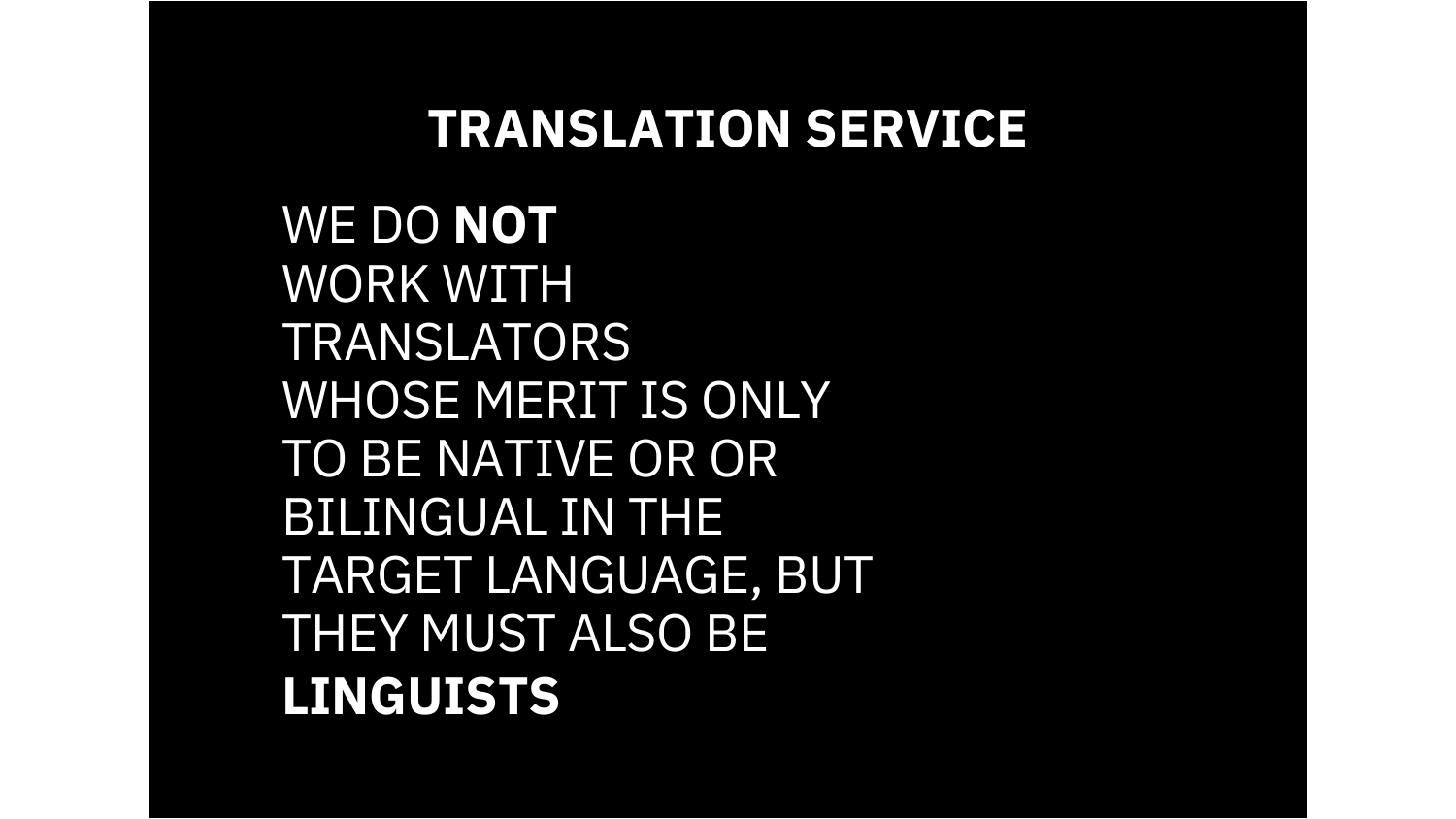### TRANSLATION · PHILOLOGY · LINGUISTICS · JOURNALISM



LOVERS AND SPECIALISTS OF THE LANGUAGE SYSTEM, ITS EVOLUTION, AND ITS APPLICATION.



## MAIN REQUIREMENTS

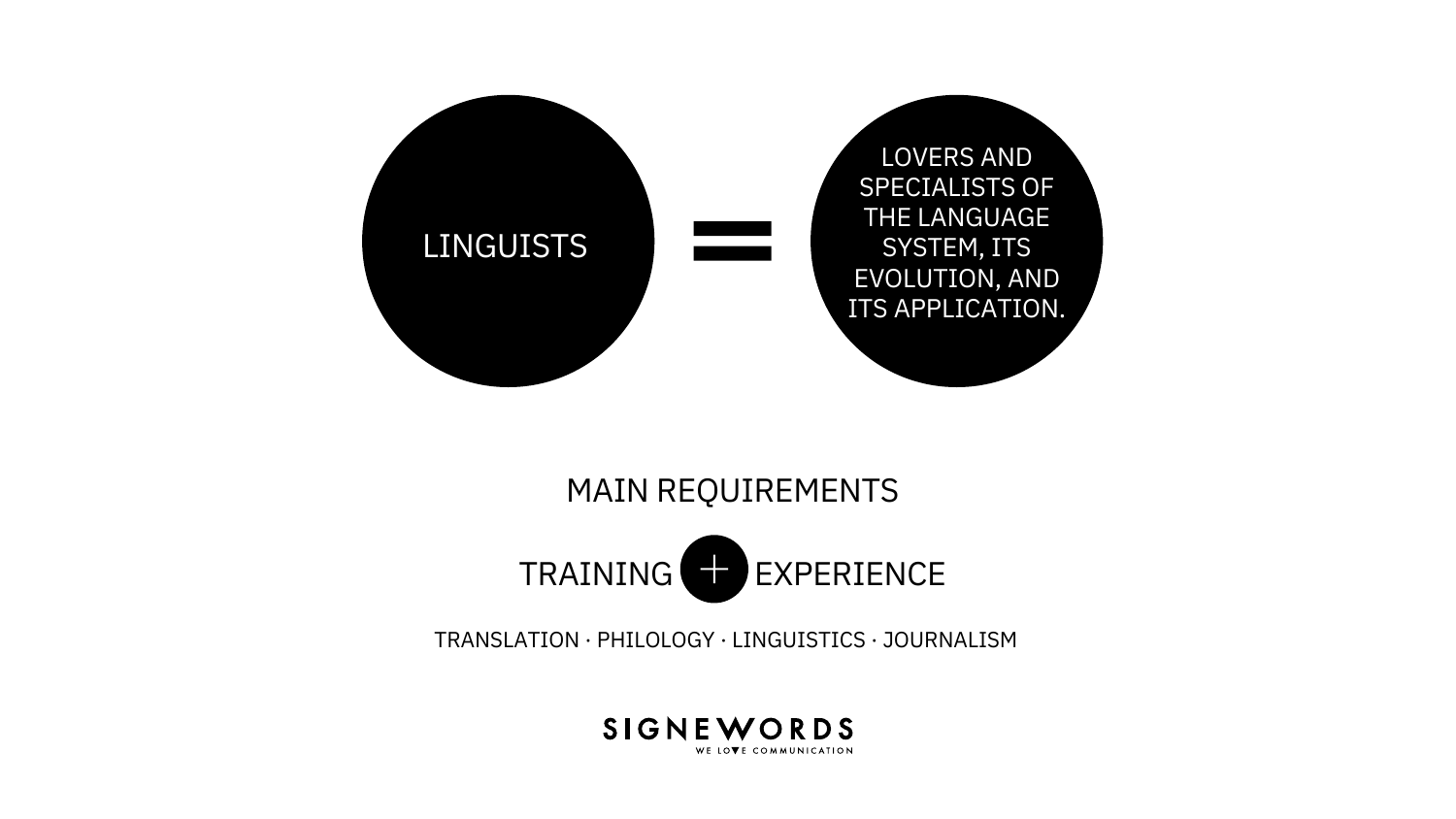And our language portfolio is increasing!



## **SIGNEWORDS** already has professional translators of:



SPANISH FINNISH FRENCH GALICIAN GREEK **HINDI** 

GERMAN ARABIC CATALAN **ZCECH** CHINESE DANISH

ENGLISH ITALIAN **JAPANESE** DUTCH NORWEGIAN PORTUGUESE

SWEDISH TURKISH BASQUE POLISH KOREAN

INDONESIAN

VIETNAMESE ROMANIAN SERBO-CROATIAN THAI BENGALI RUSSIAN and more...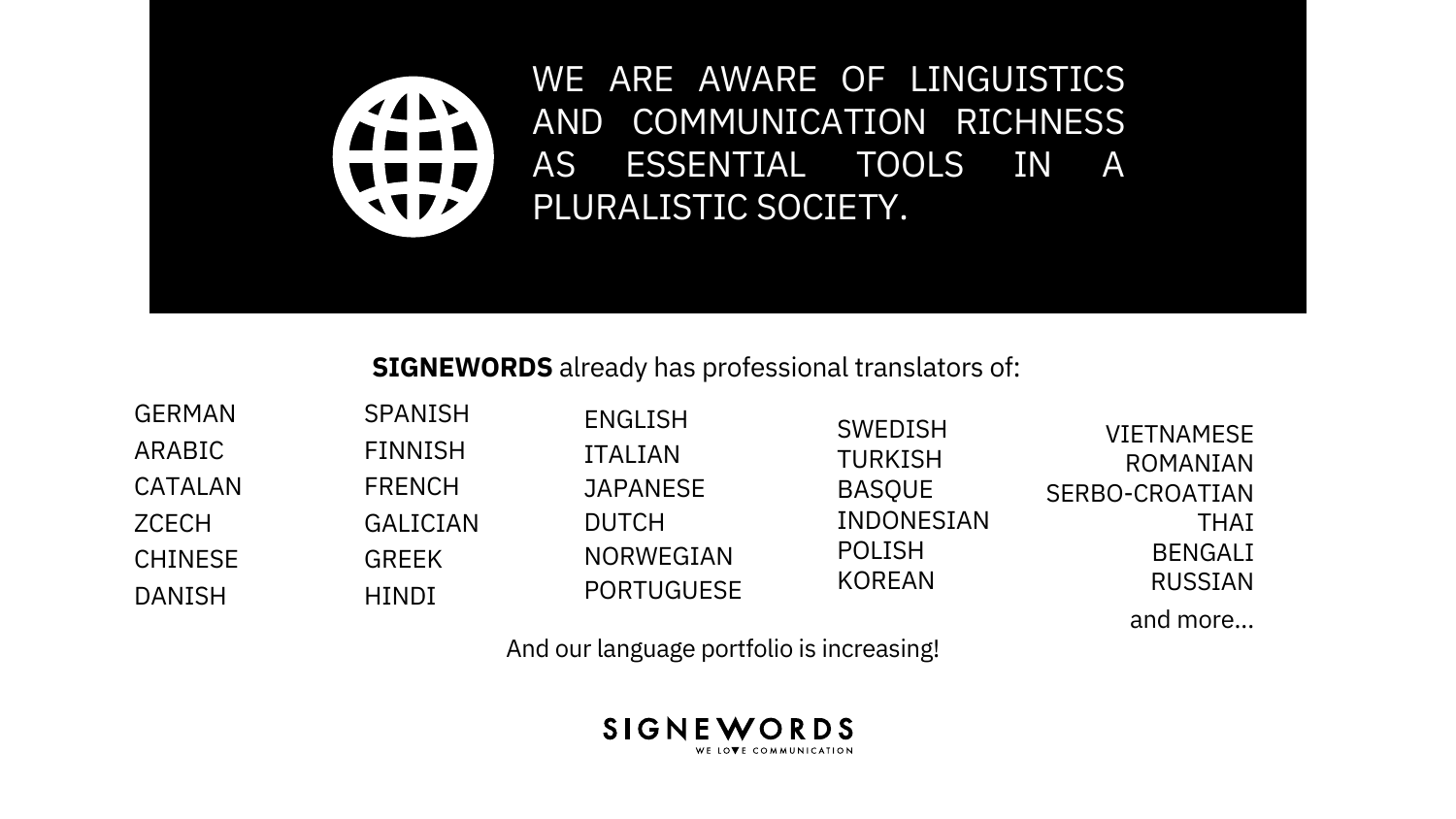

## OUR OWN WORKING SYSTEM WITH QUALITY CONTROL

# The **SIGNEWORDS** team works from all over the world following our system.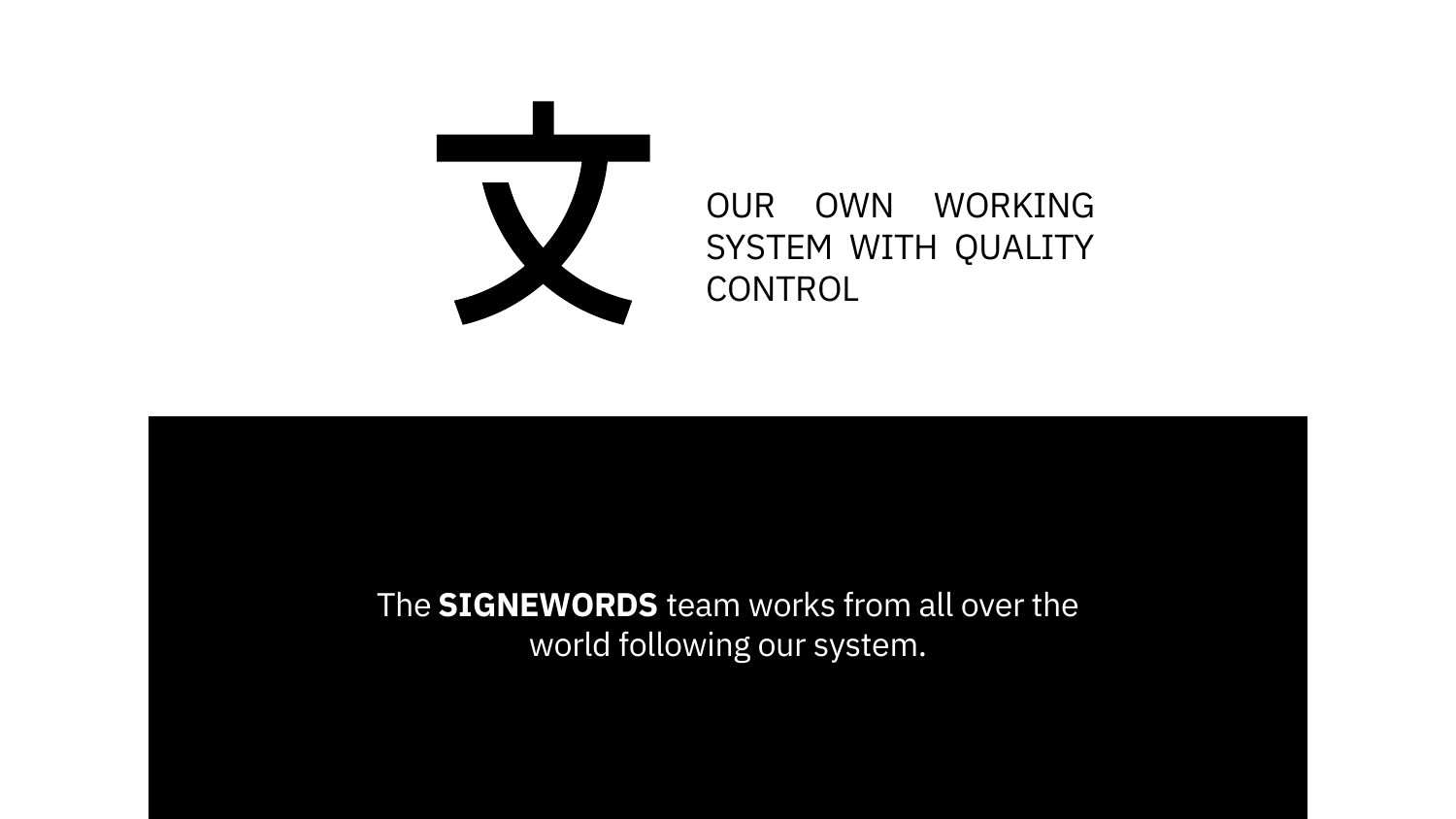3 once accepted, we get down to work.

quote and,





# START OF A NEW PROJECT

We receive the  $\angle$  submit a text to translate 1 We receive the 2 submit a 3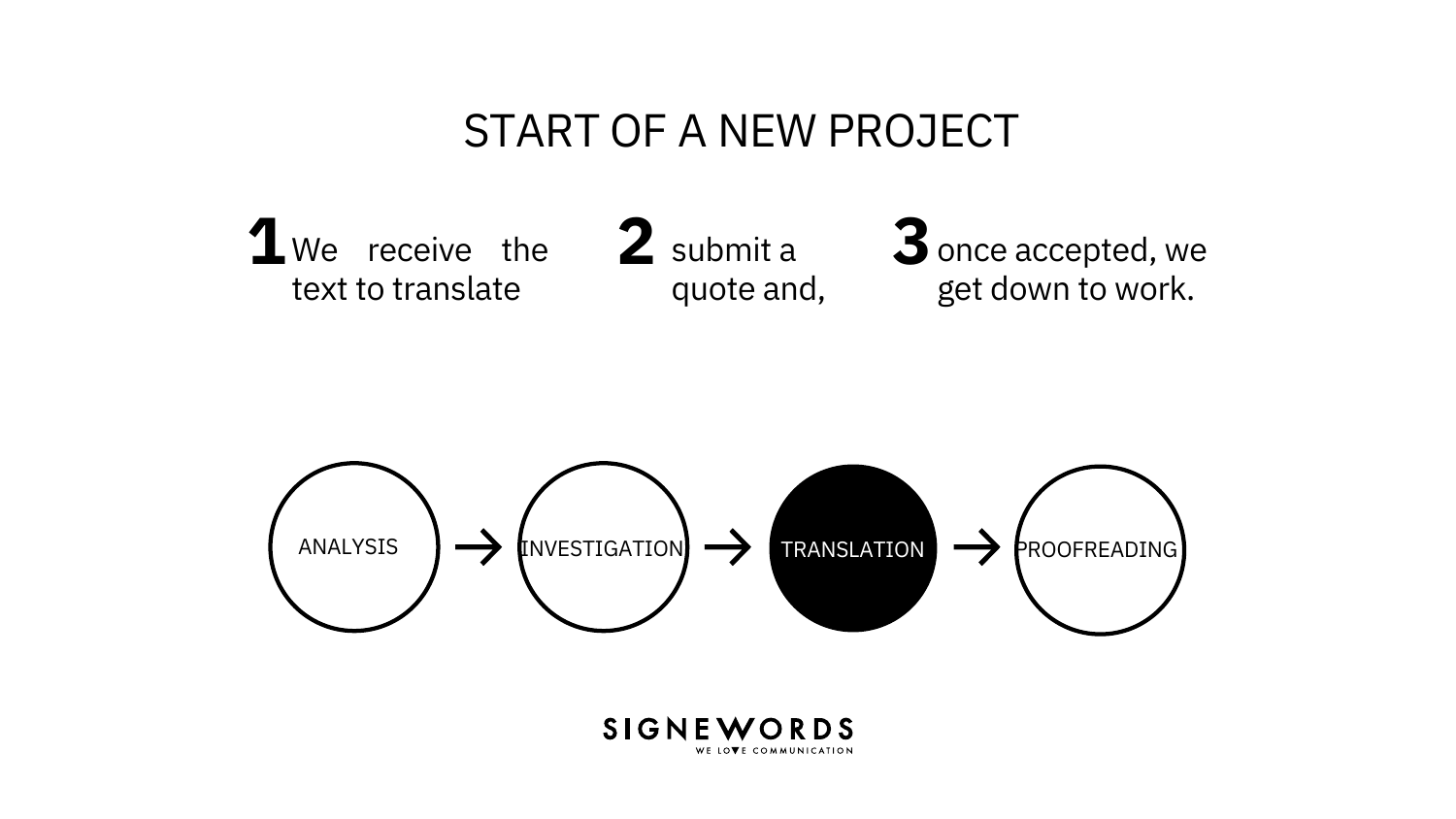# BECAUSE WE ANTICIPATE POSSIBLE CONTINGENCIES…



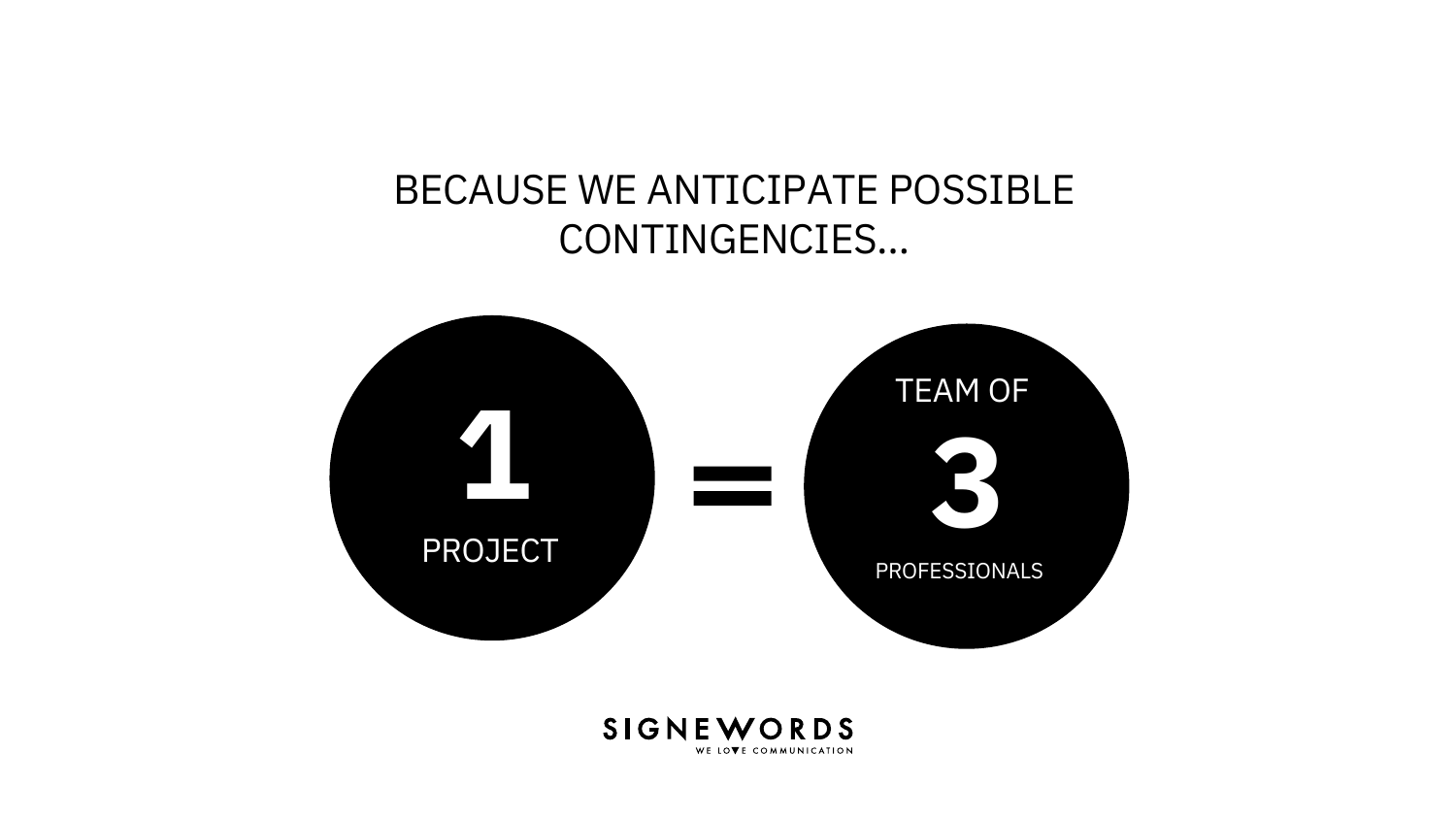## WE **NEVER** SUBMIT AN UNREVISED TRANSLATION



By the translation team By the project manager

LITTLE MARGIN FOR ERROR



# BECAUSE WE WORK AND MAKE DECITIONS AS A **TEAM**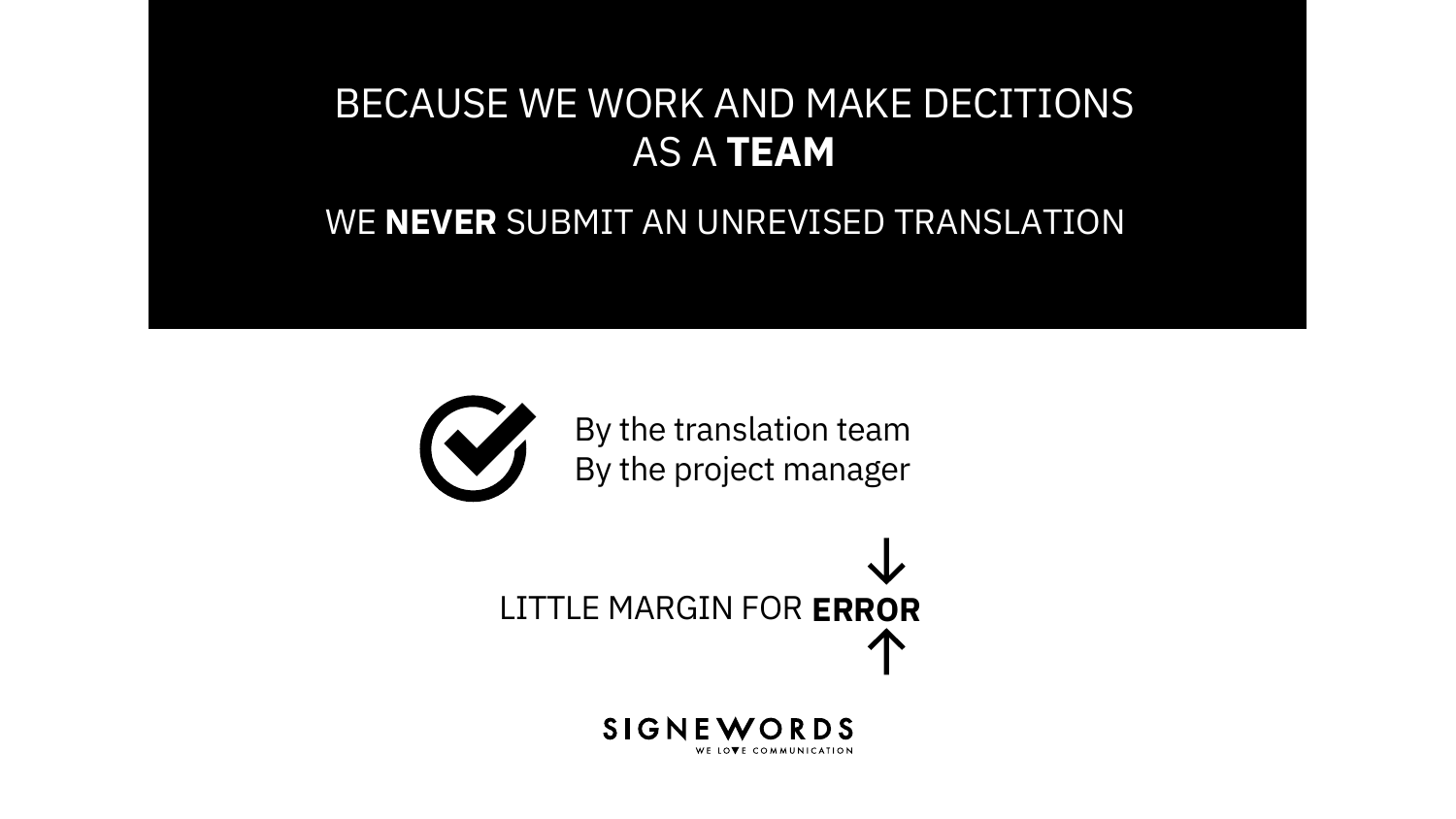

"A good image integrates images, designs, and videos, although our key business card is the language we use."



# WE BELIEVE THAT…